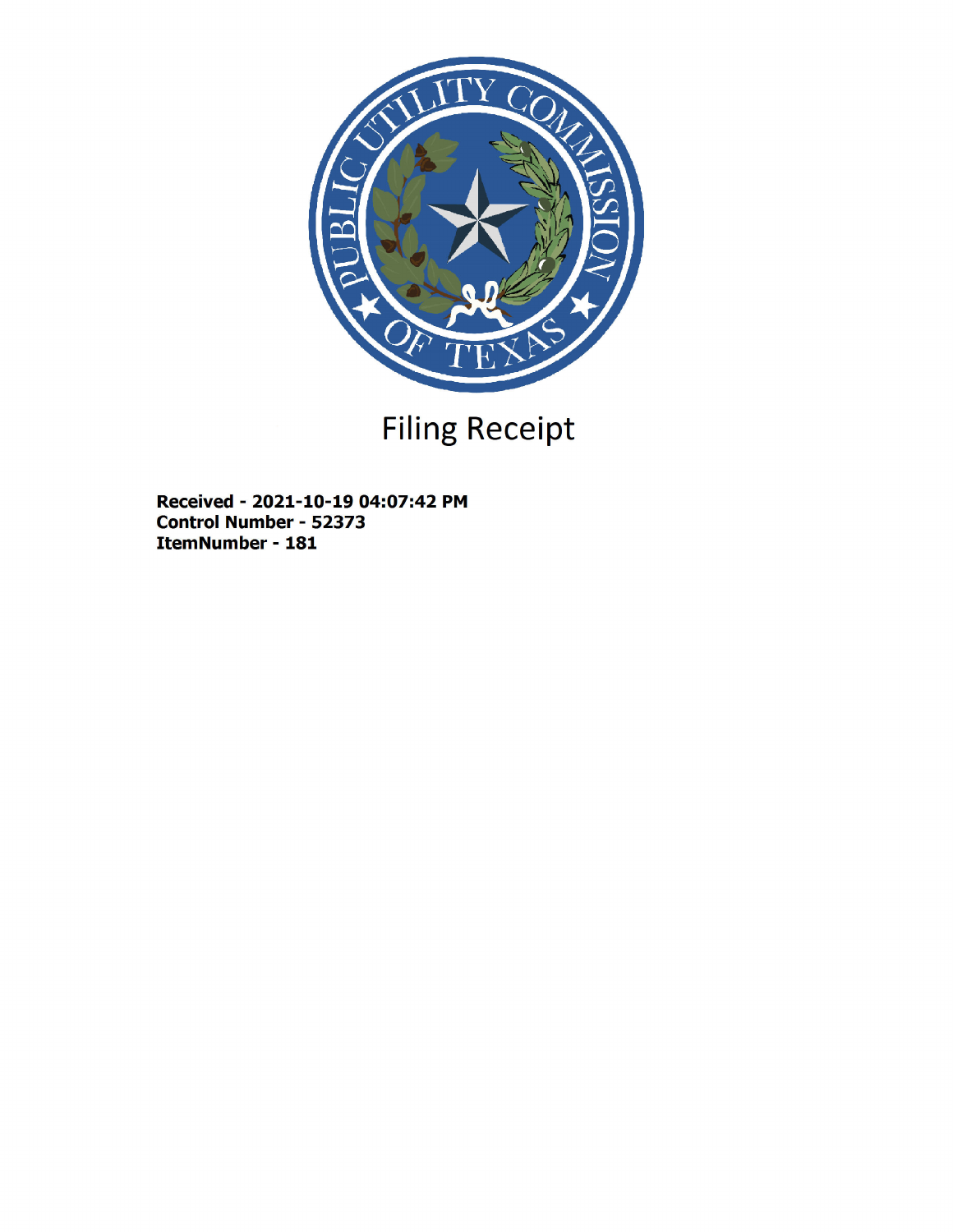### PROJECT NO. 52373

## REVIEW OF WHOLESALE § ELECTRIC MARKET DESIGN §

## PUBLIC UTILITY COMMISSION OF TEXAS

### ERCOT STAKEHOLDERS RELIABILITY & MARKET DESIGN IMPROVEMENT RECOMMENDATIONS

This filing represents the combined effort of a diverse group of ERCOT market stakeholders and Texas-based organizations committed to the success of the Public Utility Commission's efforts to reform the ERCOT market to avoid future sustained load-shed of the kind seen during Winter Storm Uri. In this filing, we offer a few broadly applicable foundational principles that should guide market redesign efforts and recommendations regarding the timing and prioritization of those reforms most likely to prevent sustained load shed events.

The parties involved in this effort are not collectively endorsing or rejecting every specific proposal mentioned in this filing. Rather, our goal is to help the Commission organize and prioritize among the wide range of proposals offered on a variety of issues. While the signatories to this filing are broad and diverse, we welcome additional feedback from other stakeholders in this process as the Commission works to move expeditiously to address these critical issues affecting all Texans.

#### Submitted by:

- · Advanced Energy Management Alliance (AEMA)
- Advanced Power Alliance (APA)
- · Alison Silverstein Consulting
- · American Council for an Energy-Efficient Economy (ACEEE)
- · Centrica Business Solutions Optimize LLC
- Conservative Energy Network
- **Conservative Texans for Energy Innovation**
- · CPower
- **Enchanted Rock**
- · Environmental Defense Fund (EDF)
- · Form Energy
- · Hunt Energy Network
- · Leap
- · Octopus Energy
- · OhmConnect
- Solar Energy Industries Association (SEIA)
- South-central Partnership for Energy Efficiency as a Resource (SPEER)
- Stem
- · Sunrun
- Texas Advanced Energy Business Alliance (TAEBA)
- · Texas Electric Transportation Resources Alliance (TxETRA)
- Texas Land and Liberty Coalition
- Texas Consumers Association (TCA)
- Voltus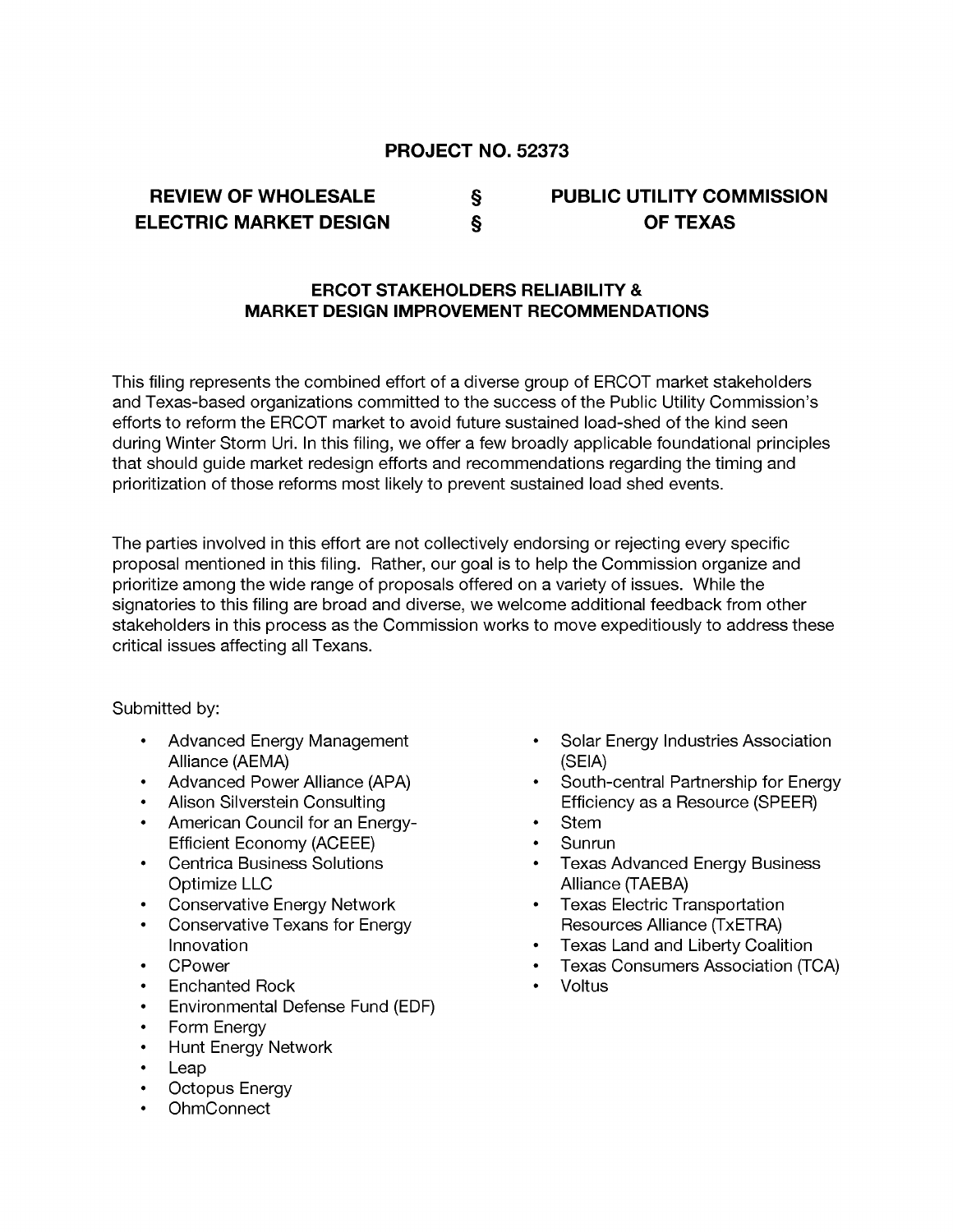# TEXAS RELIABILITY AND MARKET DESIGN IMPROVEMENT RECOMMENDATIONS PUCT PROJECT 52373

ERCOT STAKEHOLDERS GROUP OCTOBER 19, 2021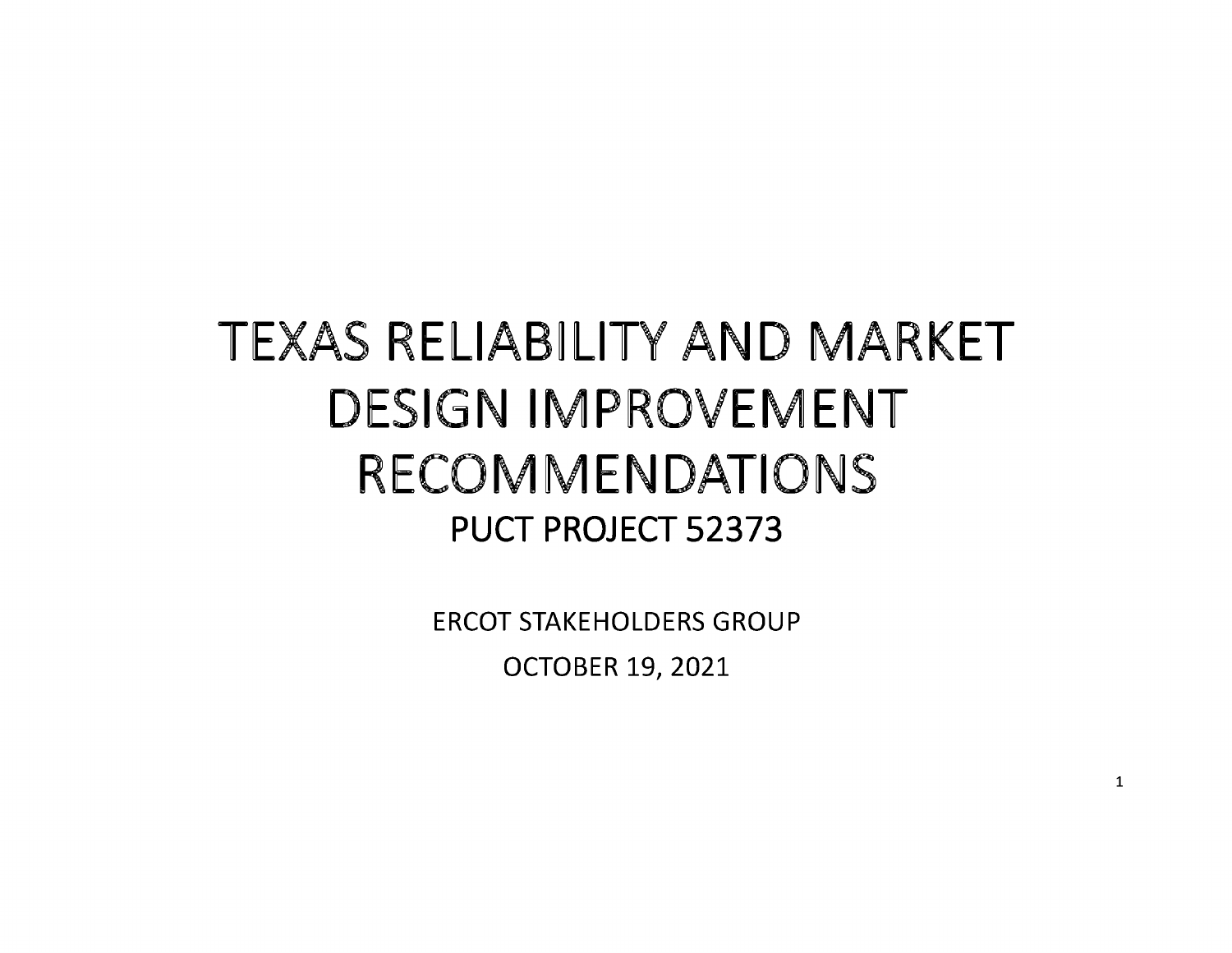Gujding principles - Protect customers, foster competition, and promote high-quality infrastructure

- Address problems that caused and contributed to the February Uri disaster and prevent future such disasters by improving grid operability and resource adequacy relative to demand.
- Prioritize solutions that can be implemented quickly and deliver meaningful reliability results quickly.
- Ensure solutions are competitive, performance-based and technologyneutral, including allowing customers to be part of the solutions.
- Adopt layered, complementary solutions for market and reliability assurance.
- Don't adopt proposals without clear understanding of their impacts for reliability, competition and costs.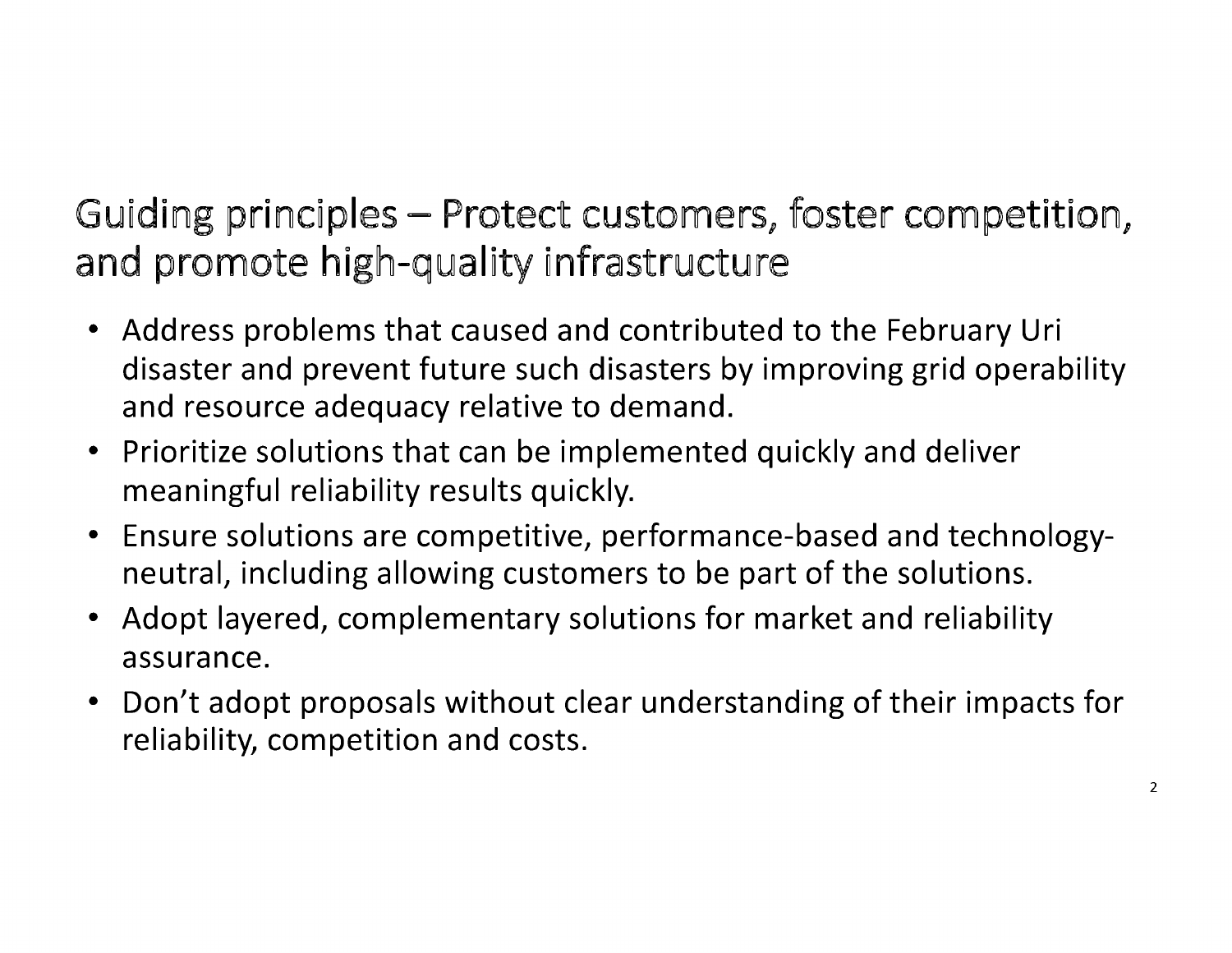## The challenge: Redesign ERCOT market to enhance supply adequacy and improve grid reliability at reasonable cost

## Goals

- Stabilize costs, revenues and predictability for suppliers and consumers.
- Leverage diverse and evolving resource mix to achieve reliability with a reasonable combination of dispatchability, highly certain performance and low cost.
- Increase system performance with greater flexibility and responsiveness to handle changing resource mix under a wide range of current and future conditions and threats.
- Effectively leverage both supply- and demand-side resources to increase dependable, predictable and controllable resources to effectively reduce risk of operational shortfall under wide range of system conditions.
- Use incentives and market solutions to motivate desired reliability solutions and outcomes rather than mandates or discriminatory treatment of certain classes of assets.

## Practical Considerations

- Adopt well-understood, easy-to-implement proposals quickly for fast reliability impacts, and don't be rushed into adopting proposals that need more study and might have unintended consequences.
- Solution options are limited by available resources, ERCOT capabilities, RRC delays, regulatory process requirements, and potential market/asset investment reaction and construction times.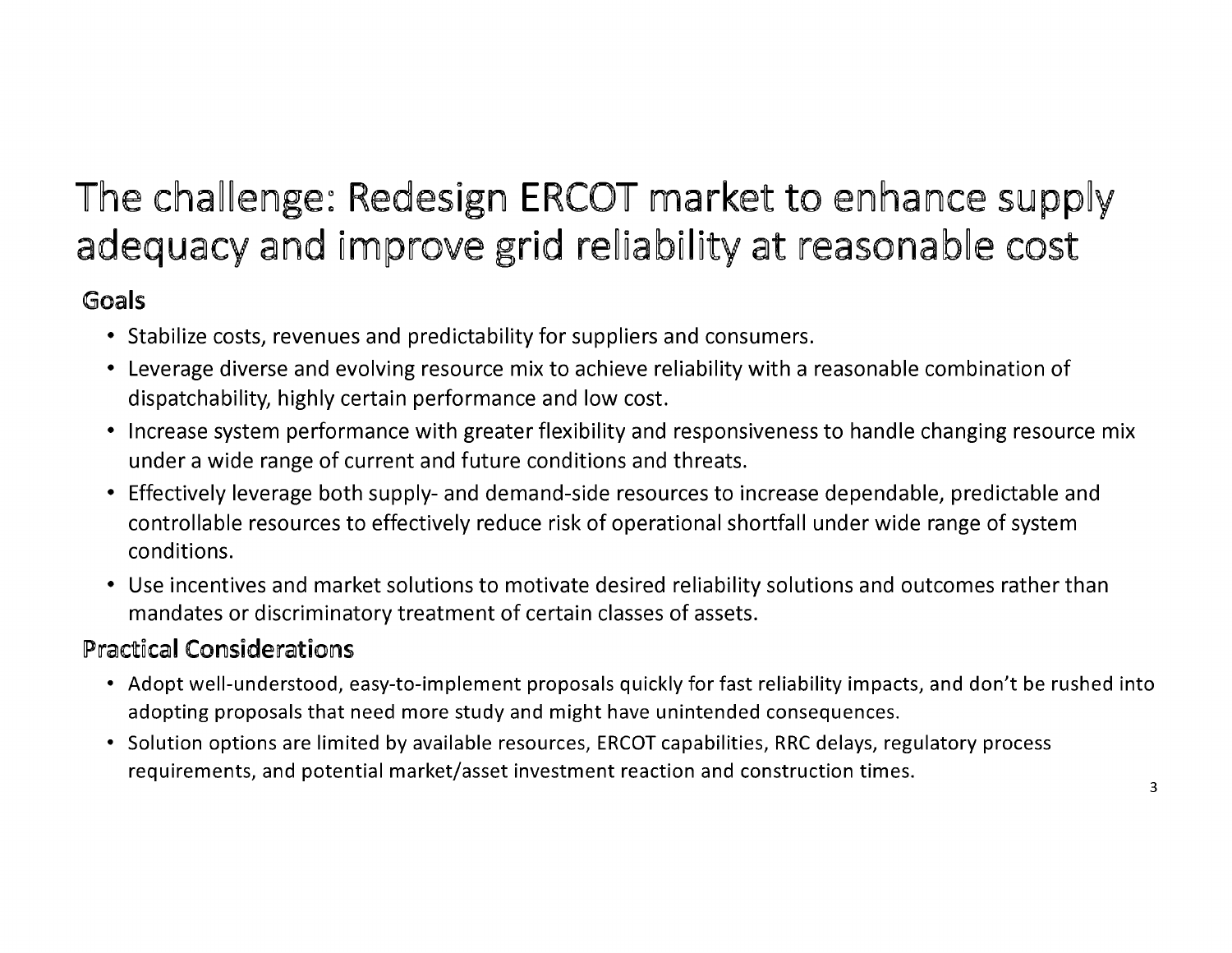## Recommendation – Take phased approach

## PHASE 1 - ADOPT ASAP

ASAP, adopt "no regrets", low-hanging fruit measures that can implemented quickly and deliver improvements quickly

- Modify ORDC to shift revenue away from crises and deliver revenue to resources that respond to system needs
- Broaden parameters and requirements and increase amounts/goals for several current ancillary services (ERS, ECRS, FFR, non-spin, reg up, reg down, blackstart)
- Incentivize power firming (technology-neutral)
- Remove barriers & limits to demand response, load management, distributed generation, storage and aggregators' participation in AS delivery
- Aggressively increase TDU energy efficiency and demand response program funding & requirements, w/ strict focus on summer & winter peak reduction (per ACEEE); order EE-DR potential study
- Continue power plant & transmission winterization
- Accelerate transmission interconnection
- Improve ERCOT load and supply forecasting

## PHASE 2A - BEGIN & DECIDE SOON

Start work on projects that enable new supplies and demand management options

- Evaluate new ancillary services & clean up exclusionary product requirements
- Fix distribution interconnection rules for distributed energy resources
- Improve & streamline ERCOT review & approval process for newtransmission lines
- Why, when, & how of reliability events changing: Need analytical tools & all-hours data on ERCOT worst case scenarios & ops problems, asset performance to enable analysis & comparison of longer-term resource adequacy measures

## PHASE 2B - STUDY NOW, DECIDE LATER

### Why further study?

- Need further analysis and work re design, impacts and costs for major resource adequacy measures
- Can't implement these fully before ERCOT EMS upgrade and cooptimization
- Most won't work fully w/o gas system winterization &/or contract revisions Start studies and analyses of longer-term market measures
- Reliability Standard (for ERCOT planning)
- Standby reserve
	- Strategic dispatchable standby reserve service (Vistra/LEI)
	- Contingent Reserve Service (Next Era)
- Backup service
	- Dispatchable Reliability Service (LCRA)
	- Backup Reliability Service (TIEC)
- Load obligation
	- LSE Reliability Obligation (Exelon/NRG/E3/Garza)
	- Forward Shortage Hedge (Patton)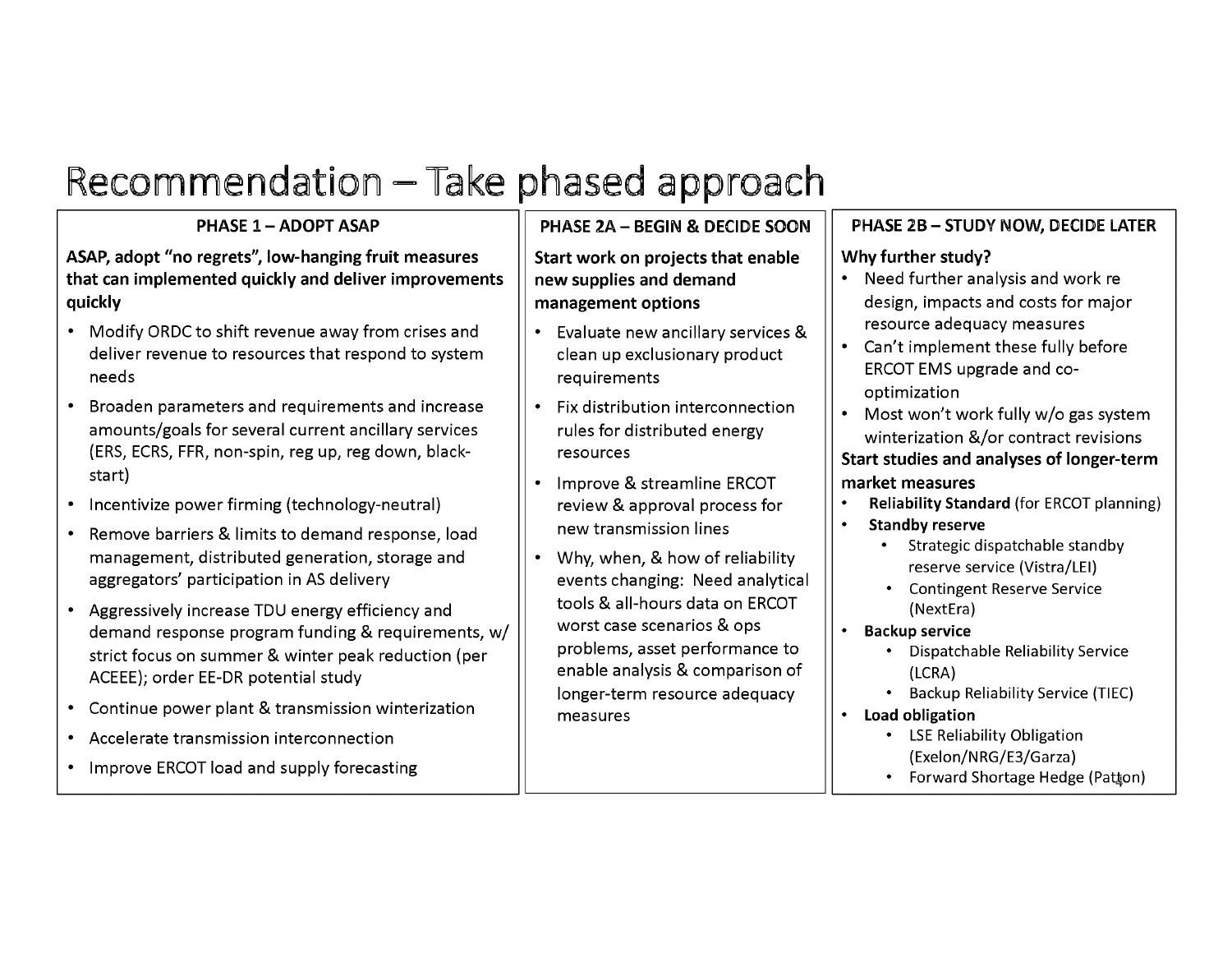## Rationale for these recommendations

- Get immediate no-regrets, foundational measures in place to improve operational responsiveness (expand ancillary services availability, participation and usefulness for operational flexibility) and revenue flows at known, moderate costs.
	- ERS expansion to take effect for Winter 2022
	- Broader mix of dispatchable ancillary service suppliers (aggregated DR, storage, generation and virtual power plants) can diversify and de-risk AS speed, duration and cost
	- These provide additional revenues that encourage supply asset investment for long-term resource adequacy
- Reduce supply-to-demand operational and resource adequacy concerns by expanding low-cost energy efficiency, demand response from residential and small commercial customers & storage to reduce peaks, net peaks and PV up- and down-ramps.
- Use low-cost EE and DR to buffer system and customer bills against unknown future costs of all the supply-side proposals and reduce financial consequences of supply-side failures.
- Send immediate signals to investors and public about thoughtful, effective, predictable actions and incentives for both supply and demand solutions.
- Don't make long-run policy commitments before the options, impacts and costs are better articulated, analyzed and shown likely to work.